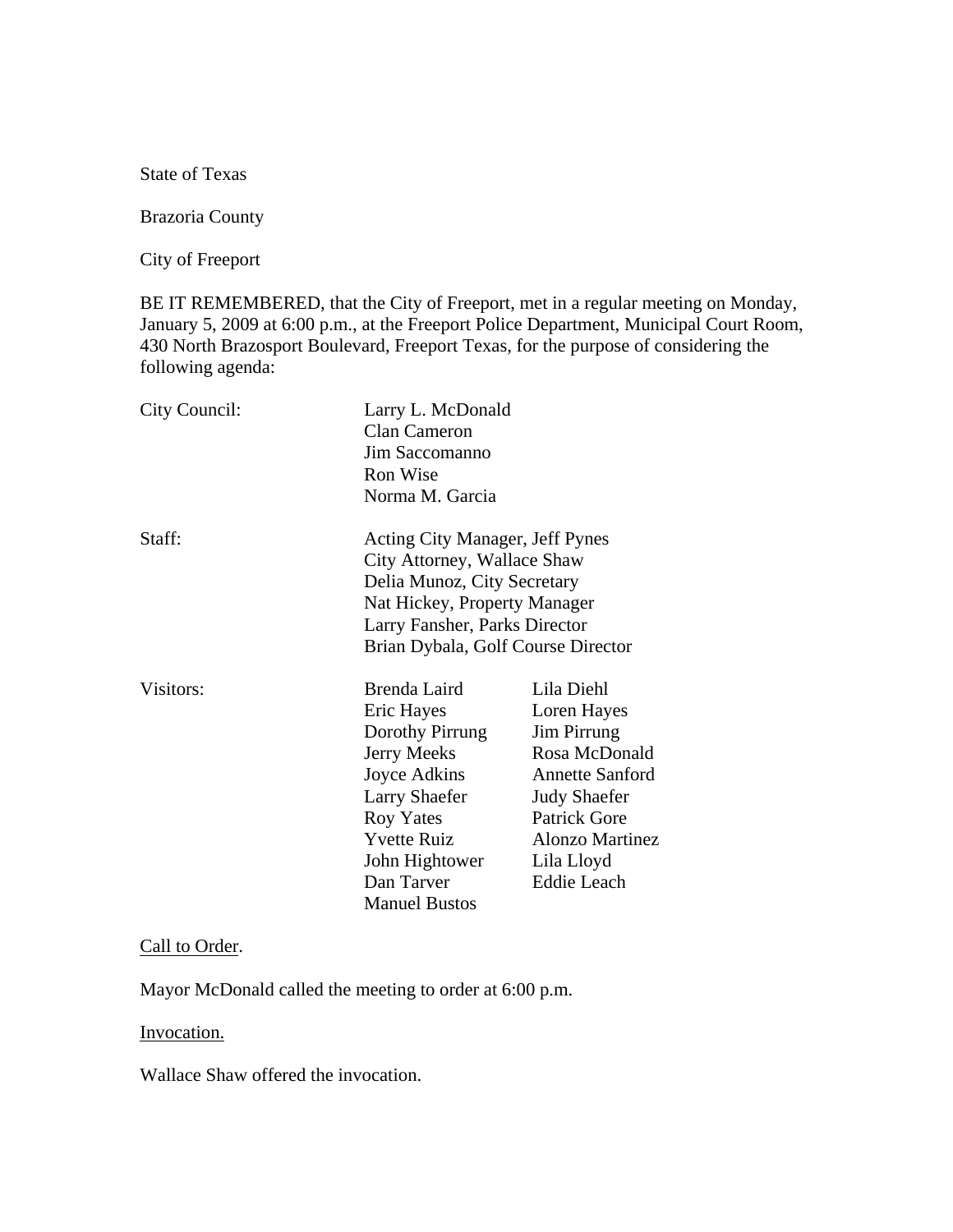### Pledge of Allegiance.

Mayor McDonald led the Pledge of Allegiance.

Consideration of the approval of the December l5, 2008 Council Minutes.

On a motion by Councilman Cameron, seconded Councilman Saccomanno, with all present voting "aye", Council unanimously approved December 15, 2008 Council **Minutes** 

Attending Citizens and Their Business.

There were no citizens comments.

Consideration of the approval of accepting the bids and awarding the contract for golf carts for the Freeport Municipal Golf Course.

On a motion by Councilman Saccomanno, seconded by Councilman Cameron, with all present voting "aye", Council tabled this item for executive session.

Reconvened: On a motion by Councilman Cameron, seconded by Councilman Wise, with all present voting "aye", Council unanimously approved accepting the bids and awarding the contract to Yamaha Golf Car. Co. for golf carts for the Freeport Municipal Golf Course.

Consideration of the approval of accepting the bids and awarding the contract for mowing services for the City of Freeport.

On a motion by Councilman Wise, seconded by Councilman Saccomanno, with all present voting "aye", Council tabled this item for verification of the contract for mowing services for the City of Freeport.

Consideration of the approval of appointing a qualified person to the Freeport Historical Board & Main Street Advisory Board of said City.

On a motion by Councilwoman Garcia, seconded by Councilman Saccomanno, with all present voting 4 to l, Council approved Lila Lloyd to the Freeport Historical Board & Main Street Advisory board of said City. Councilman Cameron opposed.

Consideration of the approval of closing and abandoning a portion of Gulf Boulevard right-of-way adjacent to and parallel to Block 708, Lots 5 through 12, Velasco Townsite.

On a motion by Councilman Cameron, seconded by Councilman Saccomanno, with all present voting "aye", Council unanimously approved closing and abandoning a portion of Gulf Boulevard right-of-way adjacent to and parallel to Block 708, Lots 5 through 12, Velasco Townsite.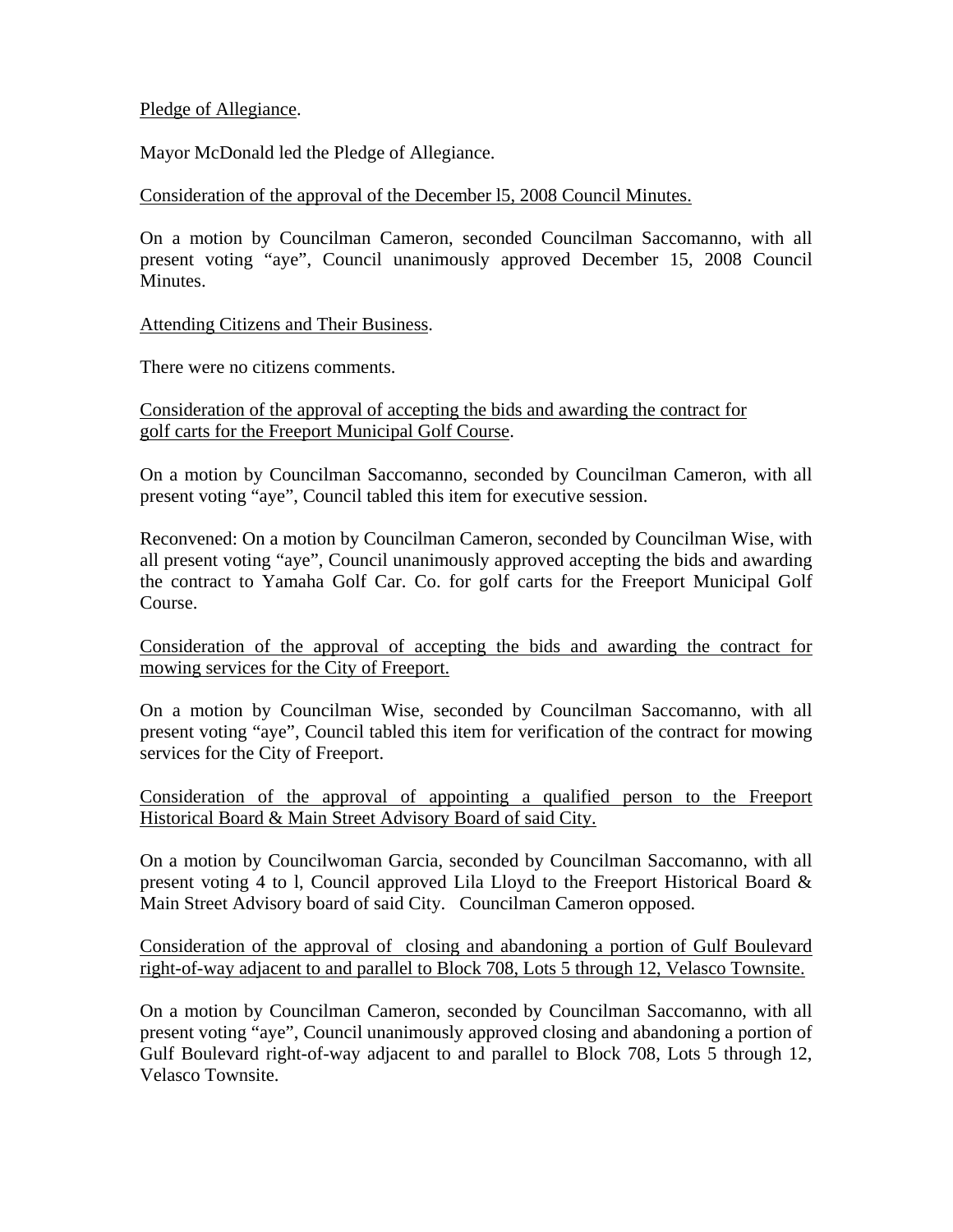Consideration of the approval of selling 1/2 of Sweeny Street Right-of-Way, Block 748, adjacent to Lot 13, between Ave. "S" and the dedicated alley, to be known as Lot 13A, Velasco Townsite.

On a motion by Councilman Cameron, seconded by Councilman Saccomanno, with all present voting "aye", Council unanimously approved selling 1/2 of Sweeny Street Rightof-Way, Block 748 adjacent to Lot 13, between Ave. "S' and the dedicated alley to be known as Lot 132A, Velasco Townsite.

Consideration of the approval of selling Block 6, Lot 24, Southview Gardens Subdivision, known as 810 W. 11th Street.

On a motion by Councilman Cameron, seconded by Councilman Saccomanno, with all present voting "aye", Council unanimously approved selling Block 6, Lot 24, Southview Gardens Subdivision, known as 810 W. 11<sup>th</sup> Street.

Consideration of the approval of conveying to the City of Freeport the 13.00 acres of land out of the Old Freeport Golf Course tract conveyed to the Cradle of Texas Conservancy by Ralph David, et al., by deed dated December 19, 1991, Vol. 982, page 843, Official Records of Brazoria County.

On a motion by Councilman Saccomanno, seconded by Councilman Cameron, with all present voting "aye", Council unanimously approved conveying to the City of Freeport the 13.00 acres of land out of the Old Freeport Golf Course tract conveyed to the Cradle of Texas Conservancy by Ralph David, et al., by deed dated December 19, 1991, Vol. 982, page 843, Official Records of Brazoria County.

Consideration of the approval of selling the City's interest on Block 720, Lot 4, Velasco Townsite, known as 1218 North Ave. Q., Acct . # 8110-3125-000.

On a motion by Councilman Cameron, seconded by Councilman Saccomanno, with all present voting "aye", Council unanimously approved selling the City's interest on Block 720, Lot 4, Velasco Townsite, known as 1218 North Ave. Q., Acct. # 8110-3125-000.

# Consideration of the approval of selling the City's interest on Block 2, Lot 14, BCIC 8, F.J. Calvit Abstract 51, Bridge Harbor S/D, Acct. No. 2190-0180-000.

On a motion by Councilman Cameron, seconded by Councilman Saccomanno, with all present voting 4 to l, Council approved selling the City's interest on Block 2, Lot 14, BCIC 8, F.J. Calvit Abstract 51, Bridge Harbor S/D, Acct. No. 2190-0180-000. Councilman Wise opposed.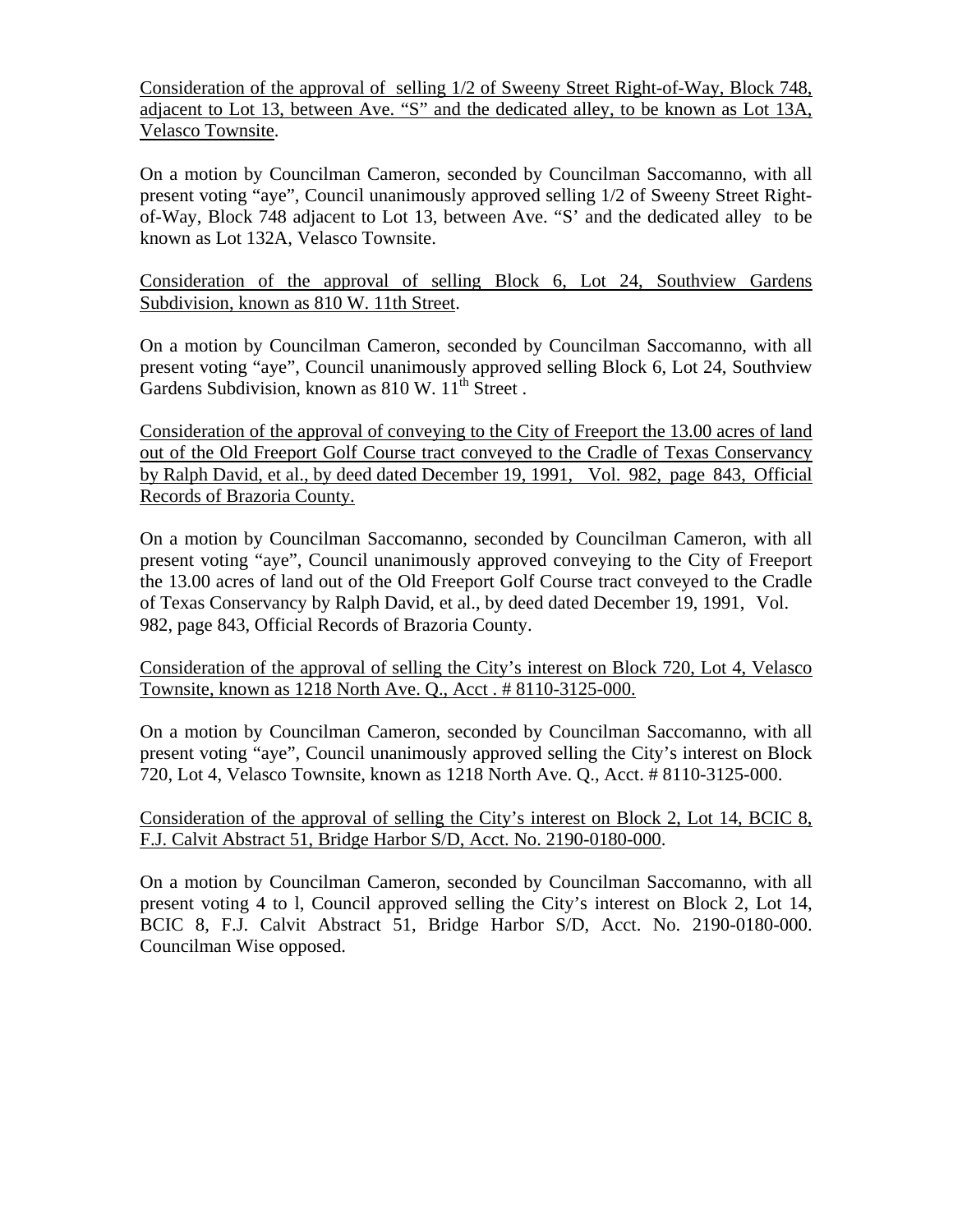Consideration of the approval of selling the City's interest on Block 2, Lot 26, Section 2, BCIC 8, F.J. Calvit Abstract 51, Bridge Harbor Subdivision.

On a motion by Councilman Cameron, seconded by Councilman Saccomanno, with all present voting 4 to l, Council approved selling the City's interest on Block 2, Lot 26, Section 2, BCIC 8, F. J. Calvit Abstract 51, Bridge Harbor Subdivision. Councilman Wise opposed.

Consideration of the approval of selling the City's interest on Block 3, Lot 3, Section 2, BCIC 8, F.J. Calvit Abstract 51, Bridge Harbor Subdivision.

On a motion by Councilman Cameron, seconded by Councilman Saccomanno, with all present voting 4 to l, Council approved selling the City's interest on Block 3, Lot 3, Section 2, BCIC 8, F.J. Calvit Abstract 51, Bridge Harbor Subdivision. Councilman Wise opposed.

Consideration of the approval of selling the City's interest on Block 3, Lot 4, Section 2 BCIC 8, F.J. Calvit Abstract 51, Bridge Harbor Subdivision.

On a motion by Councilman Cameron, seconded by Councilman Saccomanno, with all present voting 4 to l, Council approved selling the City's interest on Block 3, Lot 4, Section 2 BCIC 8, F.J. Calvit Abstract 51, Bridge Harbor Subdivision. Councilman Wise opposed.

Consideration of the approval of selling the City's interest on Block 3, Lot 7, Section 2 BCIC 8, F.J. Calvit Abstract 51, Bridge Harbor Subdivision.

On a motion by Councilman Cameron, seconded by Councilman Saccomanno, with all present voting 4 to l, Council approved selling the City's interest on Block 3, Lot 7, Section 2 BCIC 8, F.J. Calvit Abstract 51, Bridge Harbor Subdivision. Councilman Wise opposed.

Consideration of the approval of selling the City's interest on Block 3, Lot 9, Section 2 BCIC 8, F.J. Calvit Abstract 51, Bridge Harbor Subdivision.

On a motion by Councilman Cameron, seconded by Councilman Saccomanno, with all present voting 4 to l, Council approved selling the City's interest on Block 3, Lot 9, Section 2 BCIC 8, F.J. Calvit Abstract 51, Bridge Harbor Subdivision. Councilman Wise opposed.

Consideration of the approval of selling the City's interest on Block 3, Lot 10, Section 2, BCIC 8, F.J. Calvit Abstract 51, Bridge Harbor Subdivision.

On a motion by Councilman Cameron, seconded by Councilman Saccomanno, with all present voting 4 to l, Council approved selling the City's interest on Block 3, Lot 10, Section 2, BCIC 8, F.J. Calvit Abstract 51, Bridge Harbor Subdivision. Councilman Wise opposed.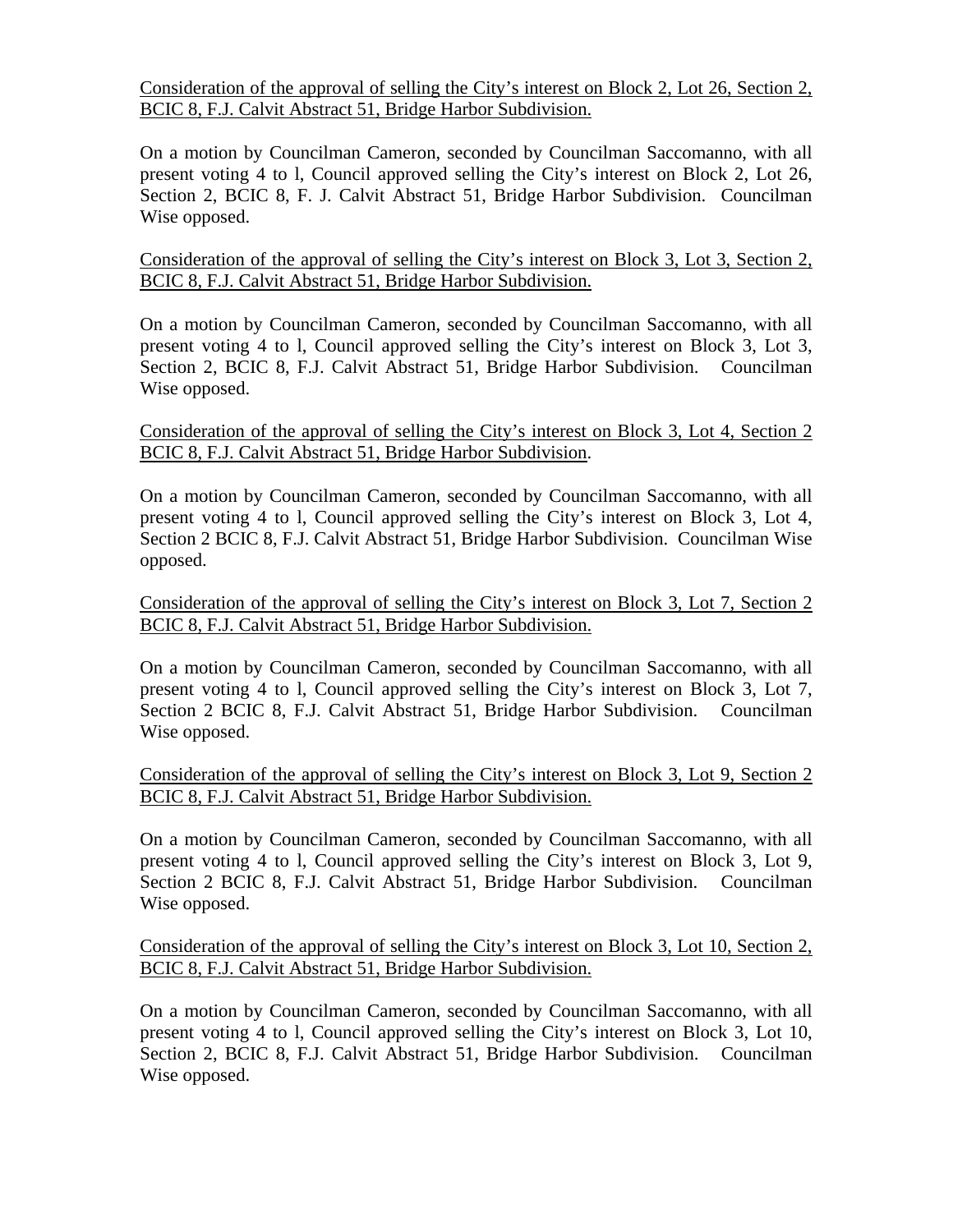# Consideration of the approval any action to be taken as result of closed executive session.

### *Reconvened after Executive Session:*

On a motion by Councilman Cameron, seconded by Councilman Wise, with all present voting, Council unanimously approve the proposed settlement of claims asserted by Gary Beverly with City to pay Gary Beverly \$80,000 of which \$16,545 is to be treated as payment for his services, as an employee and the reminder as payment to settle his contract and other claims; and with Gary Beverly to execute a release of claims, in a form approved by the City Attorney.

#### Elected Official Report

Councilman Cameron reported that the EDC is very close on getting an agreement with the Gore's to resolving two Eminent Domain issues on the marina.

Mayor McDonald attended the City's Christmas Party at River Place. He commended Larry Fansher and his crew for the Christmas Party decorations at River Place. He also attended the Blue Santa Program at the Freeport Police Department. A great event sponsored by the Freeport Police Department, police officers handed out gifts to the children and posed with Santa for a picture.

### Administration Report

### Parks Supervisor Larry Fansher reports on the Freeport Youth Basketball program.

Mr. Fansher talked about the 6 week program, in the third year existence, under the direction of the Parks & Recreation Department. This Saturday January 10th 2009, approximately 200 children will apply for the program, targeting youth's ages from 5 to 12 years of age. The Velasco Elementary, Brazosport High School and Freeport Recreation Center will be practice locations. The Awards Banquet will be February 22, 2009 at River Place.

#### Golf Course Director Brian Dybala reports on the Freeport Golf Course.

Mr. Dybala gladly reported a 25% increase in memberships. The Golf Course has added new tee signs and benches, started renovations to the pro shop at no cost to the City. His plan is to focus on reaching the kids of the community, by having more junior clinics events at the local schools and more junior clinics at the golf course. With kids (12) and under to play free when playing with a parent or adult.

Mayor McDonald closed the formal session and opened the Executive Session at 7:05 p.m.